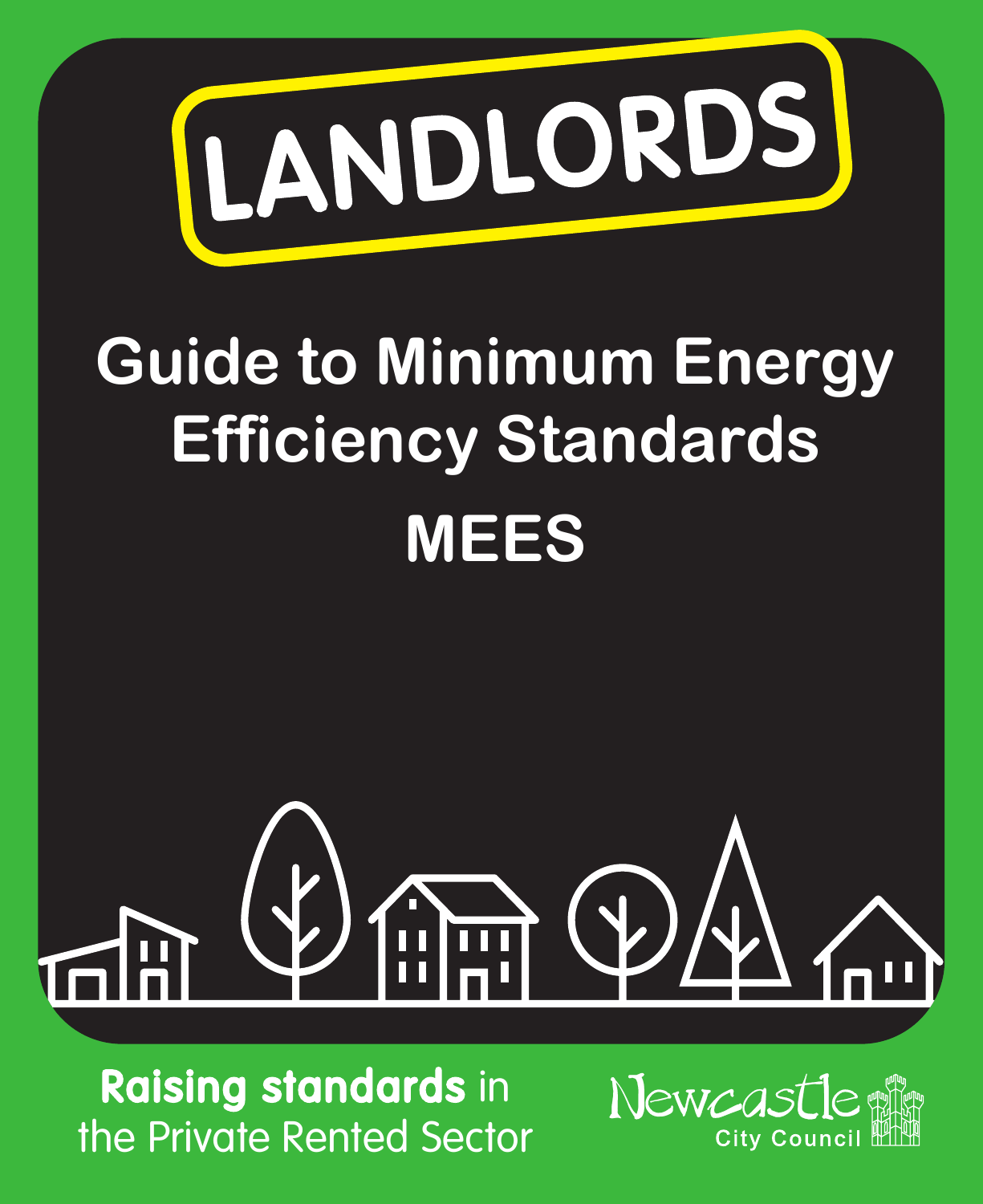#### **What are Minimum Energy Efficiency Standards (MEES)?**

Minimum Energy Efficiency Standards (MEES) Regulations were introduced by the Government in 2018. The aim is to improve energy efficiency, comfort and conditions while also reducing fuel poverty in the private rented sector. They also set a minimum energy efficiency level for private rented properties.

#### **What is an EPC?**

The EPC provides information about a property's energy use, typical energy costs and recommendations about how to reduce energy use and save money. It rates a properties energy efficiency from A - most efficient to G least efficient.

Landlords should have an EPC and provide a copy of it to occupants at the start of a tenancy, unless the property is exempt from the requirements.

#### **What has changed?**

From 1 April 2020 it became unlawful to let a domestic property to new tenants, or renew a tenancy with existing tenant, with an EPC rating below an E rating.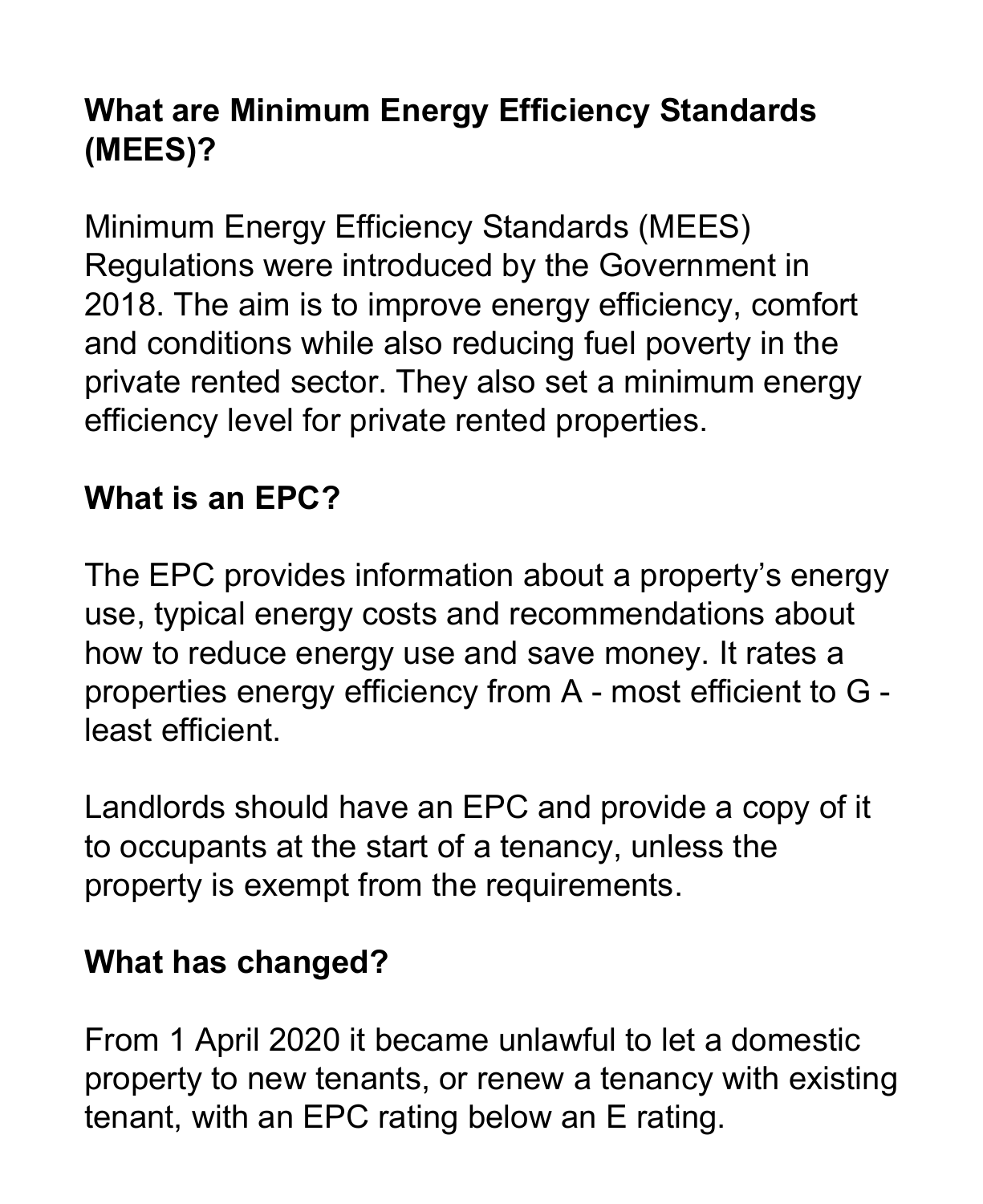If a property has a F or G EPC rating landlords will be expected to spend up to £3500 to improve the standard of the property.

#### **What are the exemptions?**

There are range of exemptions available, and if applicable they should be registered, and evidence provided.

Exemptions could include if the works will cost over £3500, if permission is refused or if improvements would be detrimental to the character of the property. Guidance on exemptions can be found Online, search prsregister.beis.gov.uk

#### **What does this mean for my property?**

If you are planning to rent out a property you should ensure you have a EPC before marketing the property.

If the EPC has an F or G rating, improvements should be made to bring the rating up to a minimum of an E before the tenancy starts, or an exemption registered.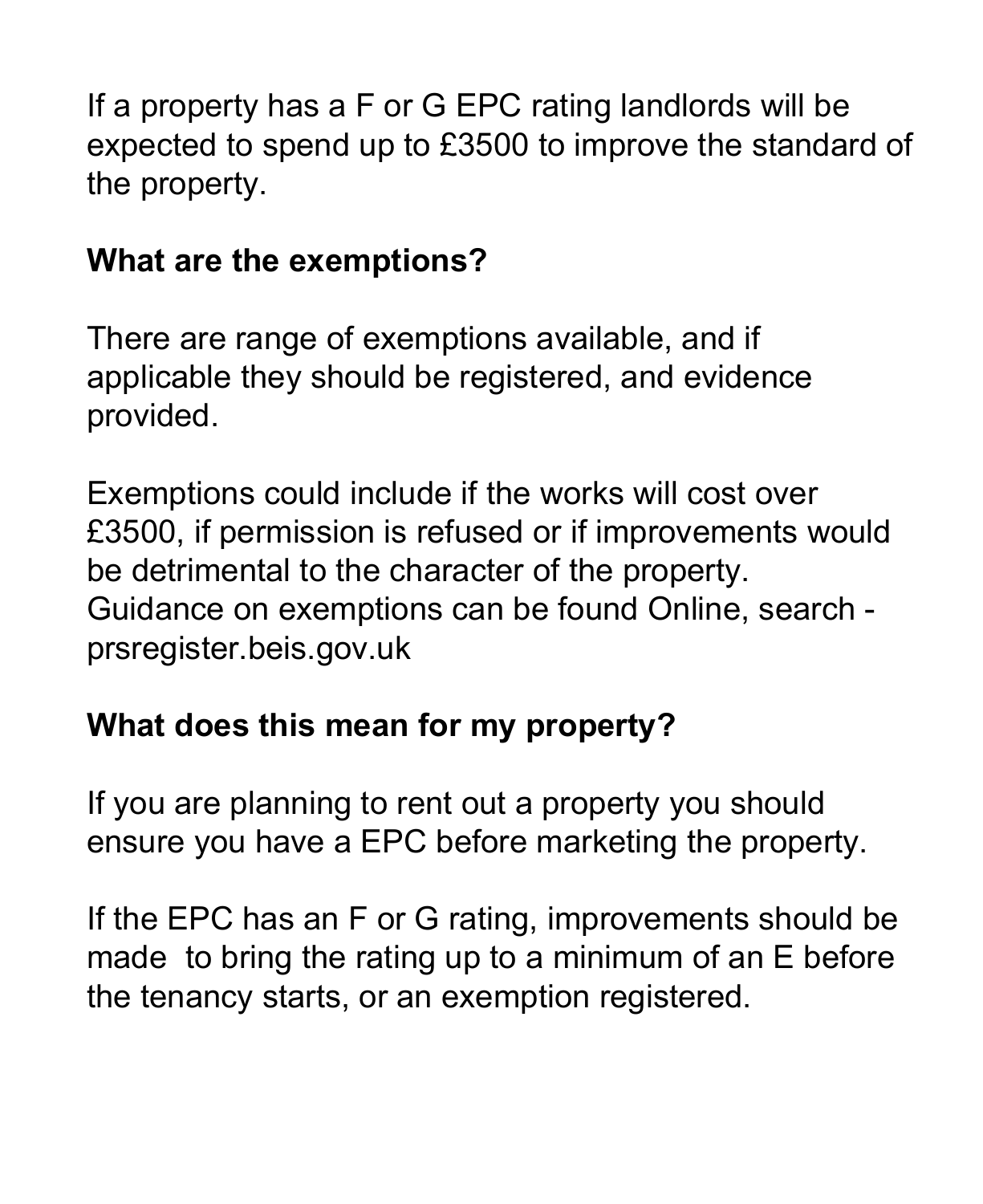#### **My property is already tenanted and has an EPC rating of F or G – what should I do?**

If improvements have already been made to your property, the EPC may not reflect the current standard of the property and you may wish to renew it.

If you have not made any improvements, your EPC will include recommended energy efficiency measures. These should be carried out immediately to bring the property up to an E rating at the minimum, or an exemption registered.

#### **What happens if I fail to improve my property?**

You could face a financial penalty if any of your of properties:

- are legally required to have an EPC
- are let on a relevant tenancy type
- have no exemption registered

And

fail to meet the minimum E Rating

**You could be liable of a fine up to £5000**.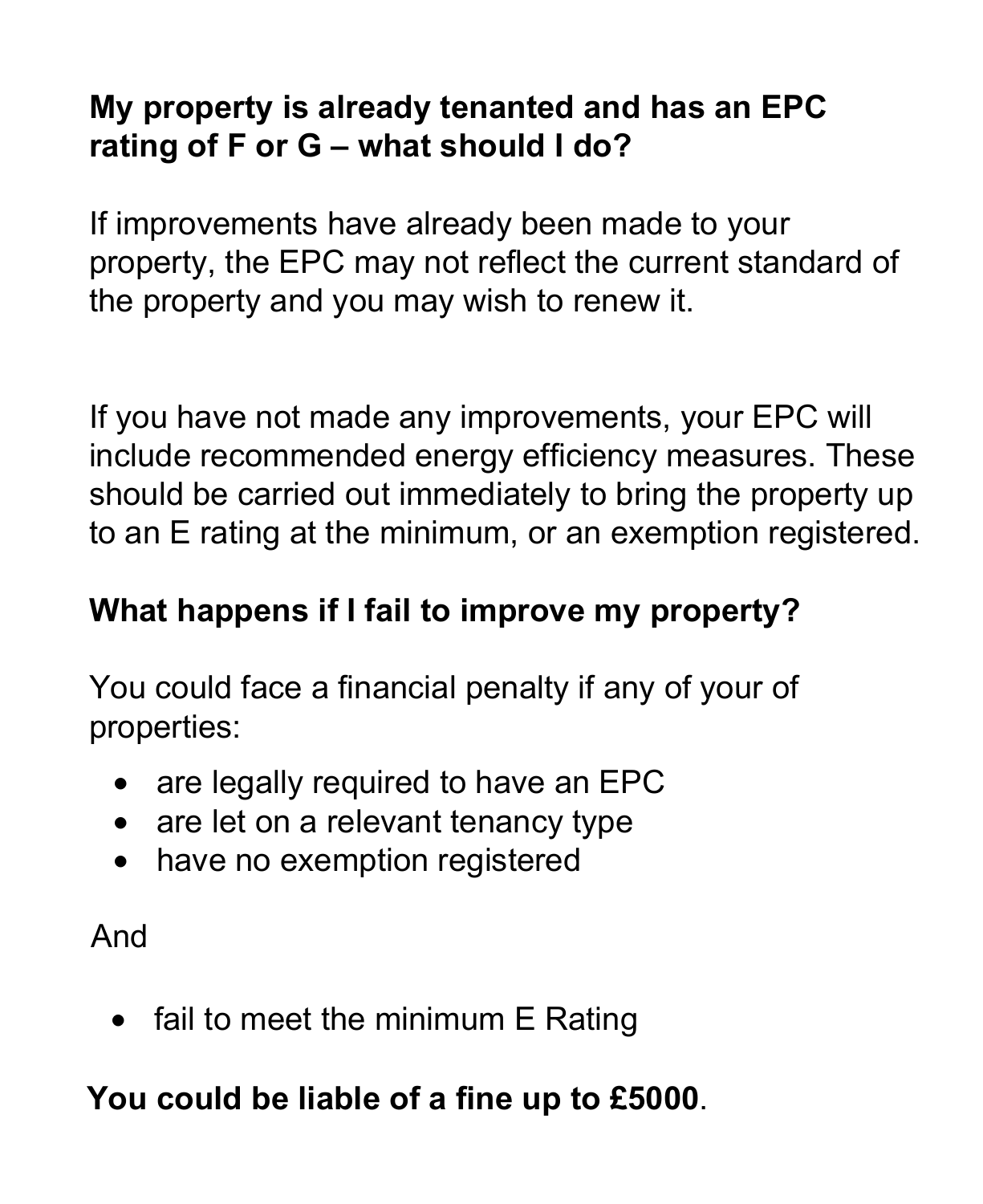#### **What are Newcastle City Council doing?**

Newcastle City Council is actively investigating any potential breaches of the MEES regulations and enforcement action will be considered against landlords that fail to bring their property up to the required standard.

#### **How are landlords being helped?**

Newcastle City Council is offering landlords a 3-month enforcement amnesty between 1st November 2021 and 31st January 2022, during this time landlords can come forward and ask for advice to understand and comply with MEES.

#### **Where can I get advice?**

We are offering landlords a range of advice and support to help understand the requirement and guidance on how to reach the MEEs,

Contact us at epc@newcastle.gov.uk or go to www.newcastle.gov.uk/MEES